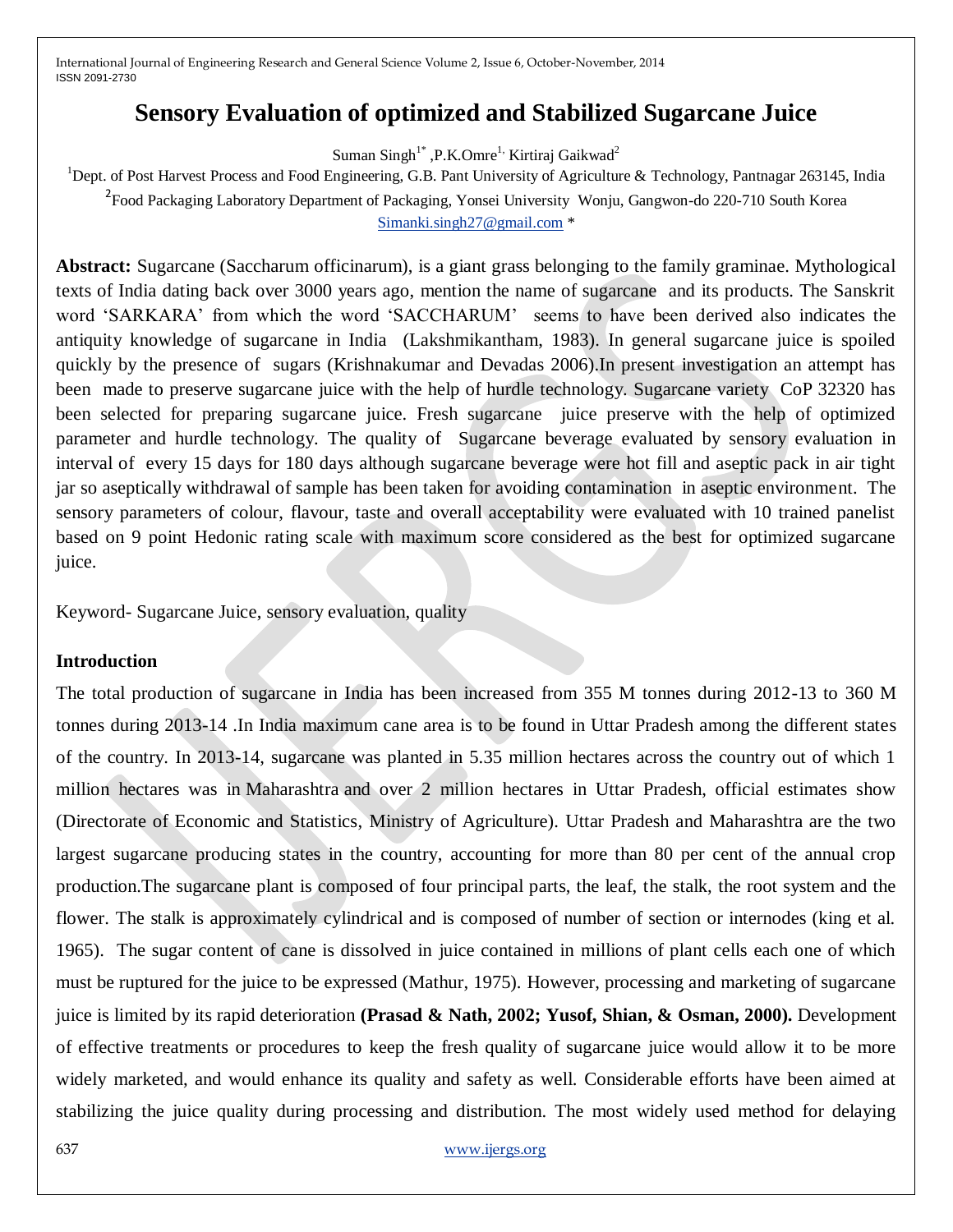deterioration is blanching before juice extraction **(Margherita & Giussani, 2003)** and addition of antioxidant agents **(Ozoglu & Bayindirli, 2002).** Blanching treatment is usually performed by exposing vegetables or fruits to hot or boiling water for several seconds or minutes **(Kidmose & Martens, 1999; Margherita & Giussani, 2003; Severini, Baiano, De Pilli, Romaniello, & Derossi, 2003)**. The most widespread antioxidant and acidify agent used in juice processing is ascorbic acid **(Choi, Kim, & Lee, 2002; Pizzocarno, Torreggiani, & Gilardi, 1993).** In view of above information, the present investigation was envisaged to select a suitable high yielding variety of sugarcane for juice production and evaluate the juice quality on the basis of sensory parameters.

## **MATERIAL METHOD SOURCE OF MATERIAL**

Sugarcane variety **(COP3230)** was collected from crop research center (CRC) pantnagar, Udham Singh Nagar. After the pretreatment of sugarcane stalk the sugarcane was crushed in a three-roller crusher to get the raw juice. °Brix, and total solids were measured using standard methods - Refractometer method, colorimetric method, respectively. Deola a natural clarificant is also procured from local market of pantnagar. The citric acid, ascorbic acid, and pectin is purchased from R.K Scientific Rudrapur.

### **Pre-treatment and Extraction of Sugarcane Juice**

the fully matured sugarcane stalk were harvested from crop research centre of Pantnagar the the sugarcane stalk was cut in small pieces in order to make pre-treatment process convenient . After cutting of sugarcane stalk the small pieces was peeled and scrubbed with the help of knife then sugarcane stalk pieces were washed and blanched in hot water at temperature of 100̊C for 5 minutes in Oder to inactivate enzymatic activity during the processing of juice and also prevent the discolouration of sugarcane juice. The pre-treated sugarcane stalk pieces were passes through sugarcane juice extractor roller and juice was collected in stainless steel and filtered through double layer of muslin cloth. The filtered juice was used for further processing of stabilization.

Experiments were conducted to stabilizing the sugarcane juice by hot filling method and to identify the process variables and their experimental range. Sugarcane stalk is treated with hot water for blanching in Oder to suppress enzymatic activity then juice was extracted with the help of crusher then juice were filtered by muscline cloth then the filtered juice was treated with ascorbic acid, citric acid , deola after that pectin were added in amount of (.05mg/100ml) the magnetic stirrer were used in order to achieve homogenize mixing of all of the component in juice and after that juice was heated at temperature of 80̊C in closed environment for suppressing aroma and flavor losses of fresh sugarcane juice after that when juice temperature reached 80°C the hot juice filtered with the help of filter paper and rapidly transfer in glass bottles of borosil while it was too hot

#### 638 www.ijergs.org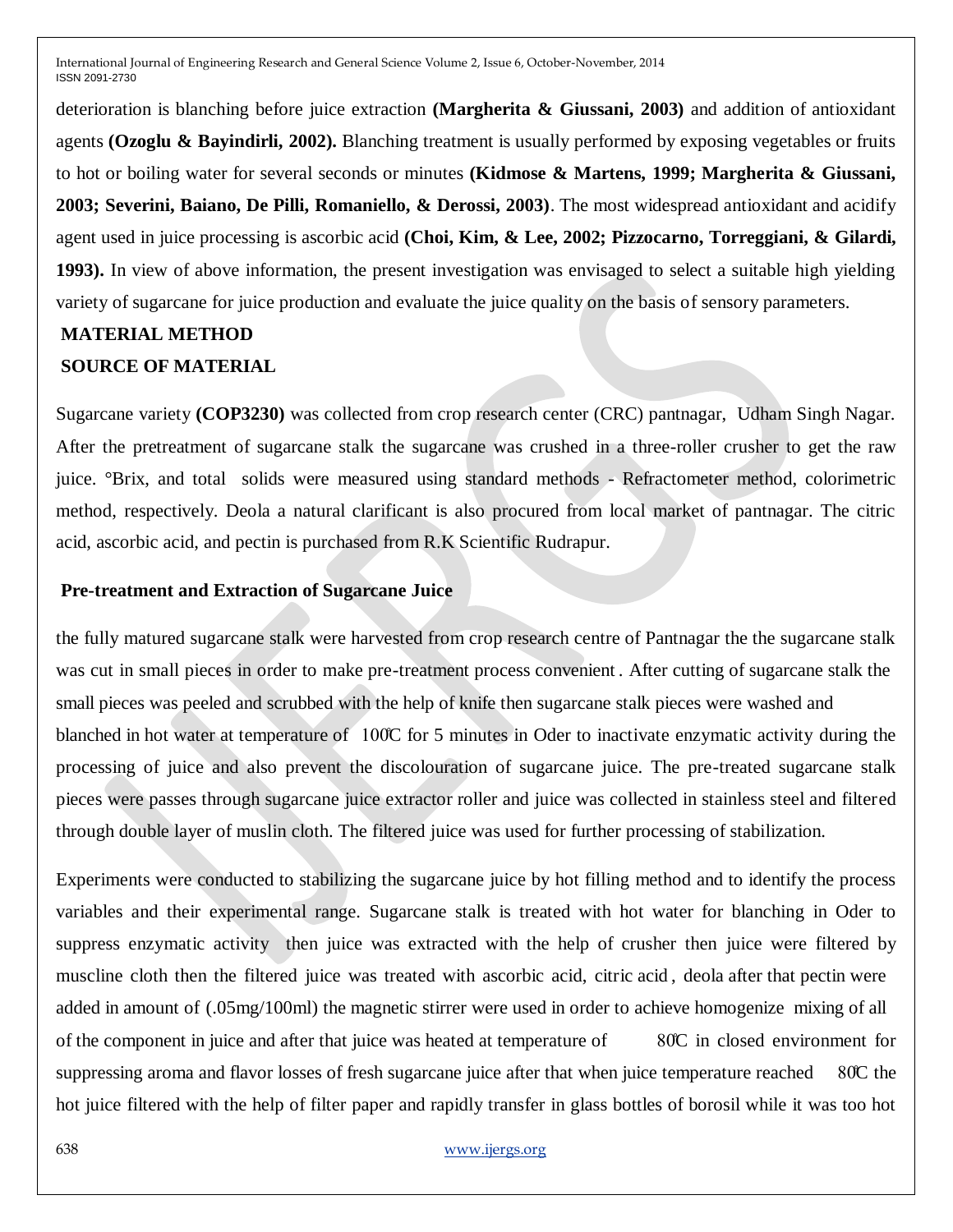and then seal the bottles and rapidly cool it up to 20̊C by spraying the water on bottles then place the botlles in storage temperature range (  $10C$ ,  $20C$ ,  $30C$ ) in incubator.

## **Table 1. Independent Variables in RSM**

| Independent variables     | Code           | Coded level |          |      |
|---------------------------|----------------|-------------|----------|------|
|                           |                |             |          |      |
| Ascorbic acid<br>(mg/100) | X1             | $-1$        |          | $+1$ |
| ml)                       |                |             |          |      |
| Citric acid (mg/100 ml)   | X2             | $-1$        |          | $+1$ |
| Deola (ml/100ml)          | X <sub>3</sub> | $-1$        |          | $+1$ |
| Storage Temperature $(C)$ | X4             | $-1$        | $\theta$ | $+1$ |
|                           |                |             |          |      |

## **RESULT AND DISCUSSION**

## **Storage study of stabilized sugarcane juice for sensory parameters**

## **Color**

The initial color score for the sugarcane juice sample of Expt. 6, Expt.13, Expt. 14, and Expt.15 was ranged from 7.1 to 8.5 for 0 days after the treatment while control sample have color score 7 The color decreased significantly (P<0.01) during storage of sugarcane juice between 0 to 180 days. It was found very little effect due to Combination of blanching of stems and addition of ascorbic acid, citric acid showed an enhancive effect in preventing colour change by indicating the lowest score changed similar result found by (**Lin Chun Mao** *et al.* **2007)** during the study of preservation of sugarcane juice.

While in control sample the sensory colour score for 0 days 7 and after 15 days it was found 3 because of Browning was observed in the control with a rapid decrease treatment Fresh sugarcane juice appeared olivegreen and showed clear signs of degreening during processing and storage. Visually, juice extracted from unblanched stems was a little darker in color than that from blanched stems. A change of color score during the storage as compared to control sample has been showed in Fig 4.110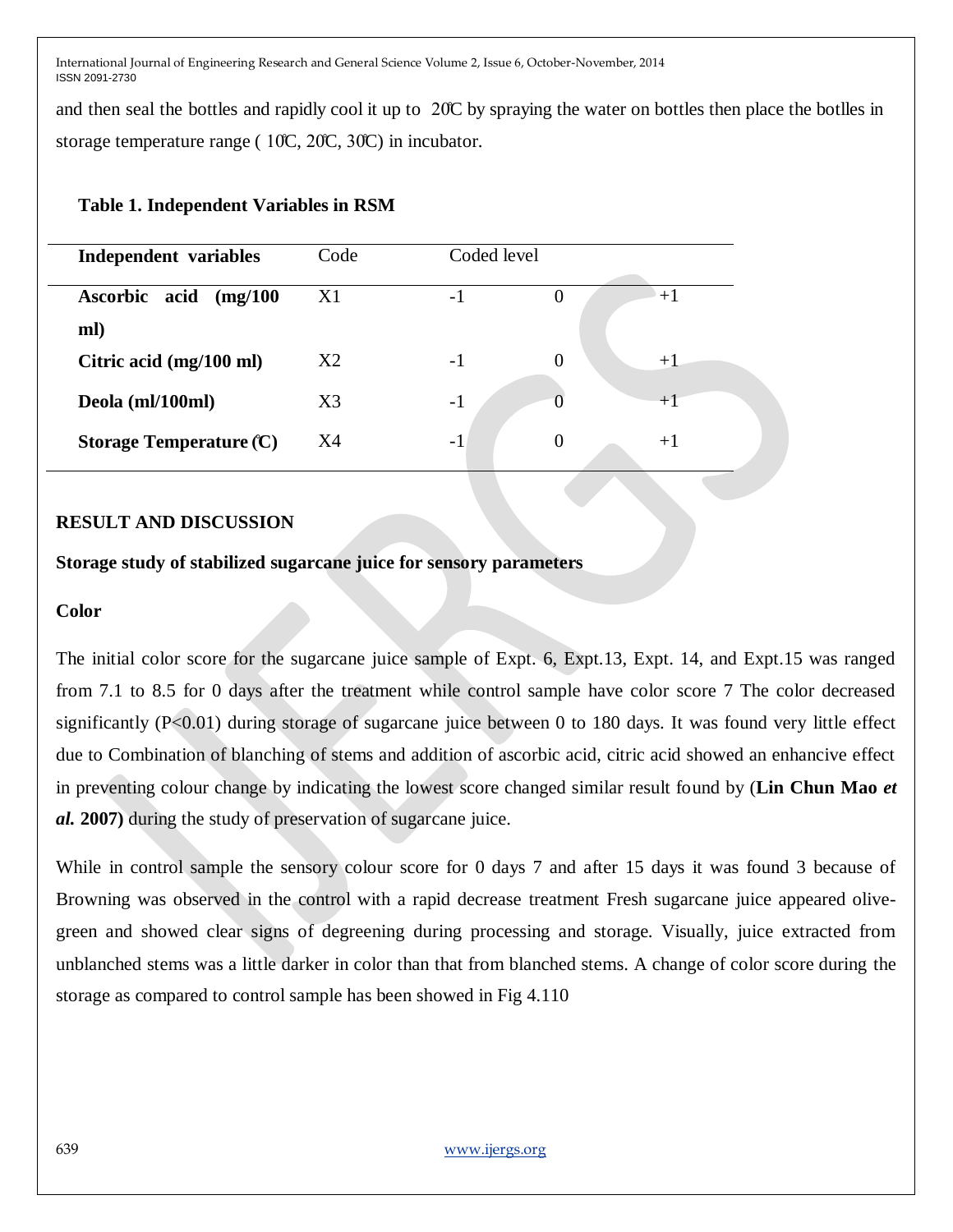

# **Fig 4.110 Changes in color score of sugarcane juice during storage**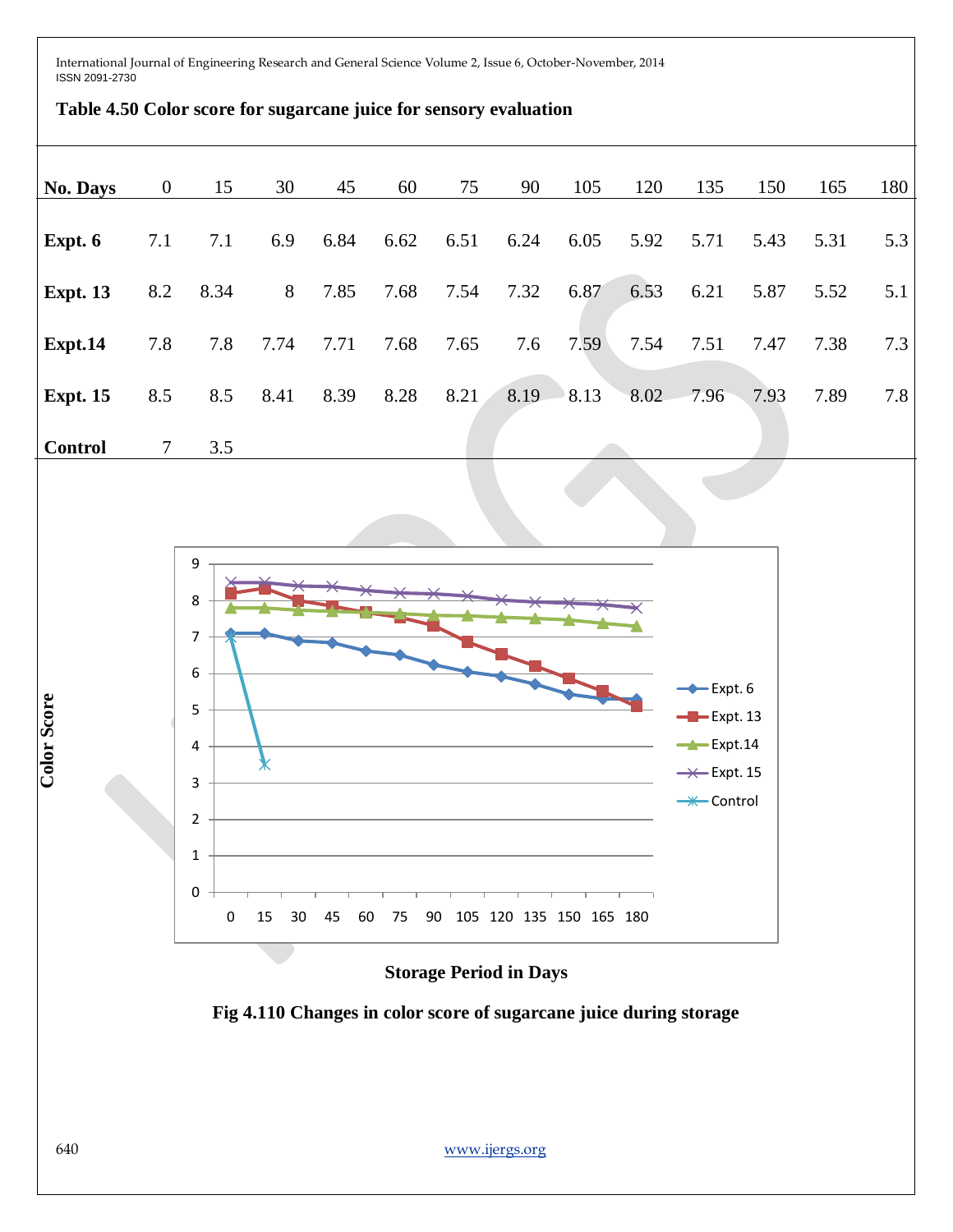### **Flavour**

The initial flavour score for the sugarcane juice sample of Expt. 6, Expt.13, Expt. 14, and Expt.15 was ranged from 7.2 to 8.1 for 0 days after the treatment while control sample have flavour score 6 The flavour decreased significantly (P<0.01) during storage of sugarcane juice between 0 to 180 days. It was found very little effect due to Combination of blanching of stems and addition of ascorbic acid, citric acid showed an enhancive effect in preventing colour change by indicating the lowest score changed similar result found by (**Lin Chun Mao** *et al.* **2007)** during the study of preservation of sugarcane juice.

While in control sample the flavour score was decreased from 6 to 2.8 after 15 days. This decrease could be due to due to high level of acid that reacts with the product unpleasant volatile odour and could be due to the slight fermentation of juice and gas production. There has been significant decline in flavour score of sugarcane juice similar result found by **Reddy (2004)** stated that the loss of volatile aromatic substances responsible for flavour Also presence of preservatives had lead to significant changes. A change of flavour score during the storage as compared to control sample has been showed in Fig 4.111

| <b>No. Days</b> | $\overline{0}$ | 15   | 30   | 45   | 60   | 75   | 90   | 105       | 120  | 135  | 150  | 165  | 180 |
|-----------------|----------------|------|------|------|------|------|------|-----------|------|------|------|------|-----|
| Expt. 6         | 7.2            | 7.15 | 7.02 | 6.95 | 6.91 | 6.87 | 6.75 | 6.41      | 6.38 | 6.25 | 5.87 | 5.52 | 5.1 |
| <b>Expt. 13</b> | 7              | 6.97 | 6.91 | 6.87 | 6.82 | 6.71 |      | 6.65 6.14 | 5.98 | 5.74 | 5.24 | 5.12 | 5   |
| Expt.14         | 8.1            | 7.97 | 7.84 | 7.71 | 7.58 | 7.45 | 7.32 | 7.19      | 7.06 | 6.93 | 6.8  | 6.67 | 6.5 |
| <b>Expt. 15</b> | 8.1            | 8.03 | 7.96 | 7.89 | 7.82 | 7.75 | 7.68 | 7.61      | 7.54 | 7.47 | 7.4  | 7.33 | 7.2 |
| <b>Control</b>  | 6              | 2.8  |      |      |      |      |      |           |      |      |      |      |     |

**Table 4.51 Color score for sugarcane juice for sensory evaluation**

641 www.ijergs.org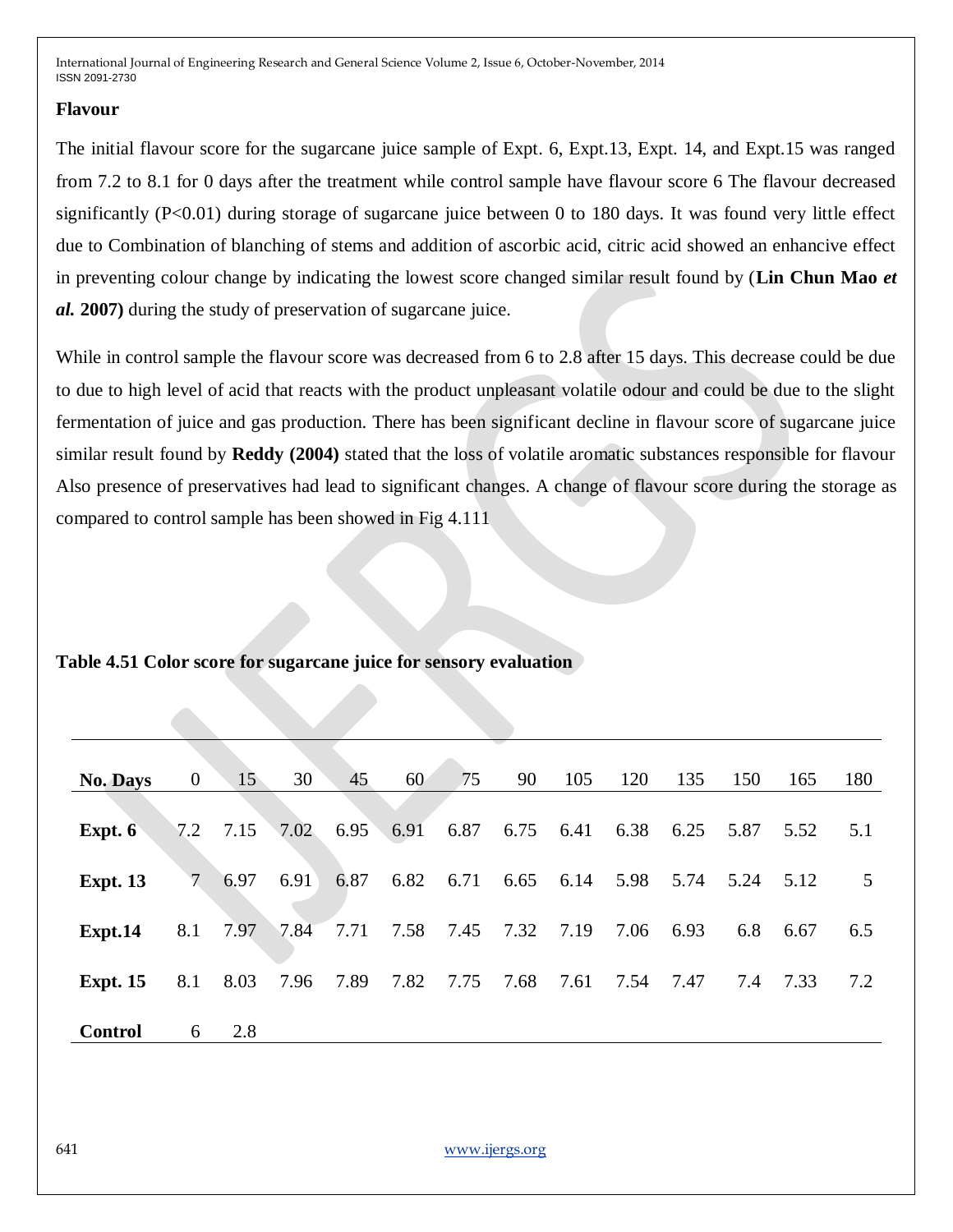

**Storage Period in Days**

**Fig 4.111 Changes in flavour score of sugarcane juice during storage**

#### **Taste**

**Flavour Score Flavour Score**

The initial taste score for the sugarcane juice sample of Expt. 6, Expt.13, Expt. 14, and Expt.15 was ranged from 7.3 to 9.2 for 0 days after the treatment while control sample have taste score 7. The taste decreased significantly (P<0.01) during storage of sugarcane juice between 0 to 180 days. It was found very little effect due to Combination of blanching of stems and addition of ascorbic acid, citric acid showed an enhancive effect in preventing colour change by indicating the lowest score changed similar result found by (**Lin Chun Mao** *et al.* **2007)** during the study of preservation of sugarcane juice.

While in control sample the taste score was decreased from 7 to 3.4 after 15 days this decrease could be due to the loss of volatile aromatic substances responsible for taste and due to decreases in pH the juice became more acidic as stated by **Reddy (2004)**. Also presence of preservatives had lead to significant changes. A change of taste score during the storage as compared to control sample has been showed in Fig 4.112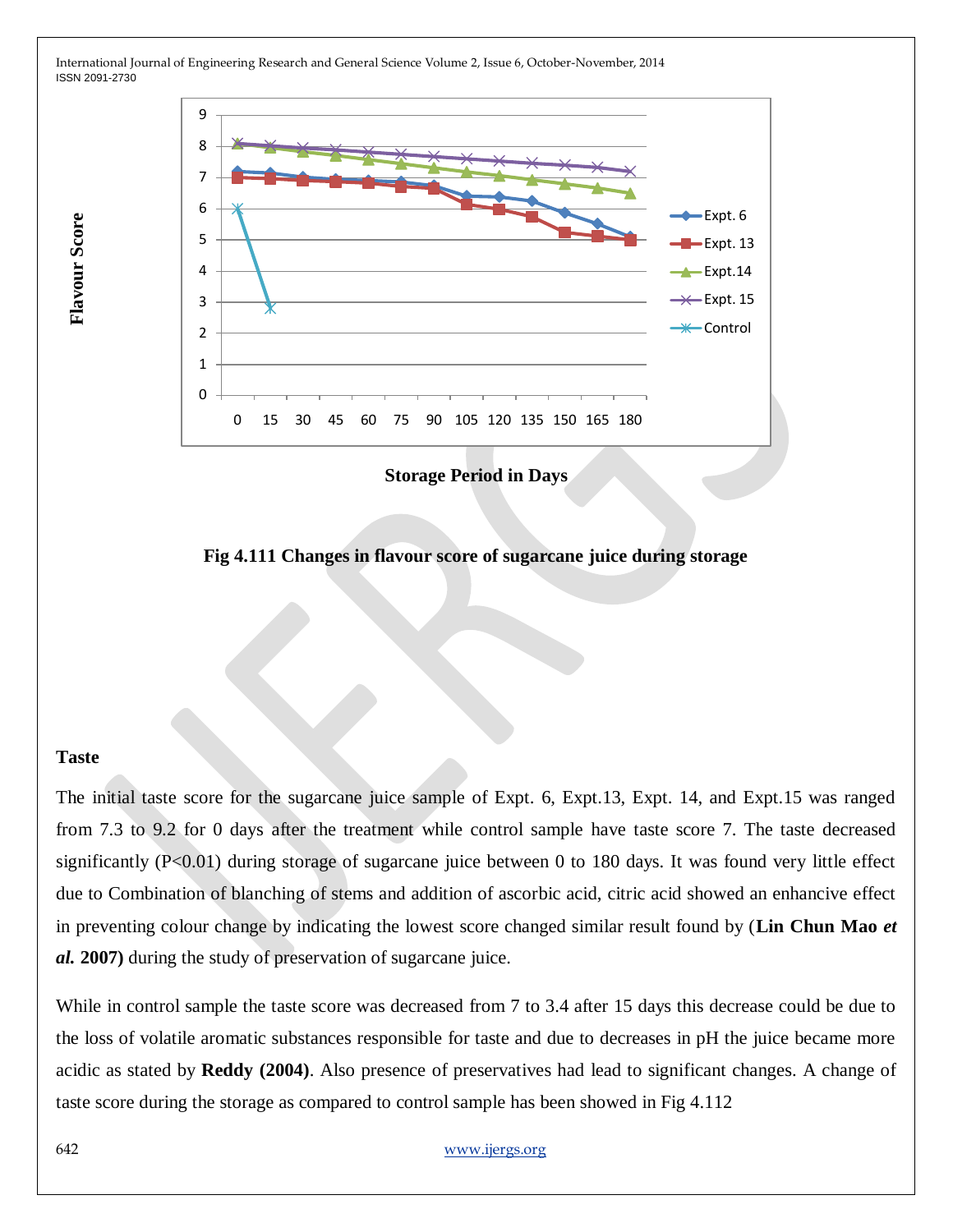| No. Days        | $\overline{0}$                                                                                                       | 15                | 30             | 45   | 60   | 75   | 90                                          | 105  | 120  | 135                             | 150                                                                           | 165  | 180     |
|-----------------|----------------------------------------------------------------------------------------------------------------------|-------------------|----------------|------|------|------|---------------------------------------------|------|------|---------------------------------|-------------------------------------------------------------------------------|------|---------|
| Expt. 6         | 7.3                                                                                                                  | 7.15              | $\mathcal{T}$  | 6.85 | 6.7  | 6.55 | 6.4                                         | 6.25 | 6.1  | 5.95                            | 5.8                                                                           | 5.65 | 5.3     |
| <b>Expt. 13</b> | 8.7                                                                                                                  | 8.45              | 8.2            | 7.95 | 7.7  | 7.45 | 7.2                                         | 6.95 | 6.7  | 6.45                            | 6.2                                                                           | 5.95 | 4.6     |
| Expt.14         | 8.1                                                                                                                  | 8.05              | $8\phantom{.}$ | 7.95 | 7.9  | 7.85 | 7.8                                         | 7.75 | 7.7  | 7.65                            | 7.6                                                                           | 7.55 | $7.1\,$ |
| <b>Expt. 15</b> | 9.2                                                                                                                  | 9.13              | 9.06           | 8.99 | 8.92 | 8.85 | 8.78                                        | 8.71 | 8.64 | 8.57                            | 8.5                                                                           | 8.43 | 7.6     |
| <b>Control</b>  | $\tau$                                                                                                               | 3.4               |                |      |      |      |                                             |      |      |                                 |                                                                               |      |         |
| Taste score     | $10\,$<br>9<br>8<br>$\overline{7}$<br>$\boldsymbol{6}$<br>5<br>$\pmb{4}$<br>3<br>$\overline{2}$<br>$\mathbf{1}$<br>0 | $\bm{\mathsf{x}}$ |                |      |      |      | 0 15 30 45 60 75 90 105 120 135 150 165 180 |      |      | $\xrightarrow{\bullet}$ Expt. 6 | $-E$ xpt. 13<br>$\rightarrow$ Expt.14<br>$\rightarrow$ Expt. 15<br>-* Control |      |         |

## **Table 4.52 Taste core for sugarcane juice for sensory evaluation**





643 www.ijergs.org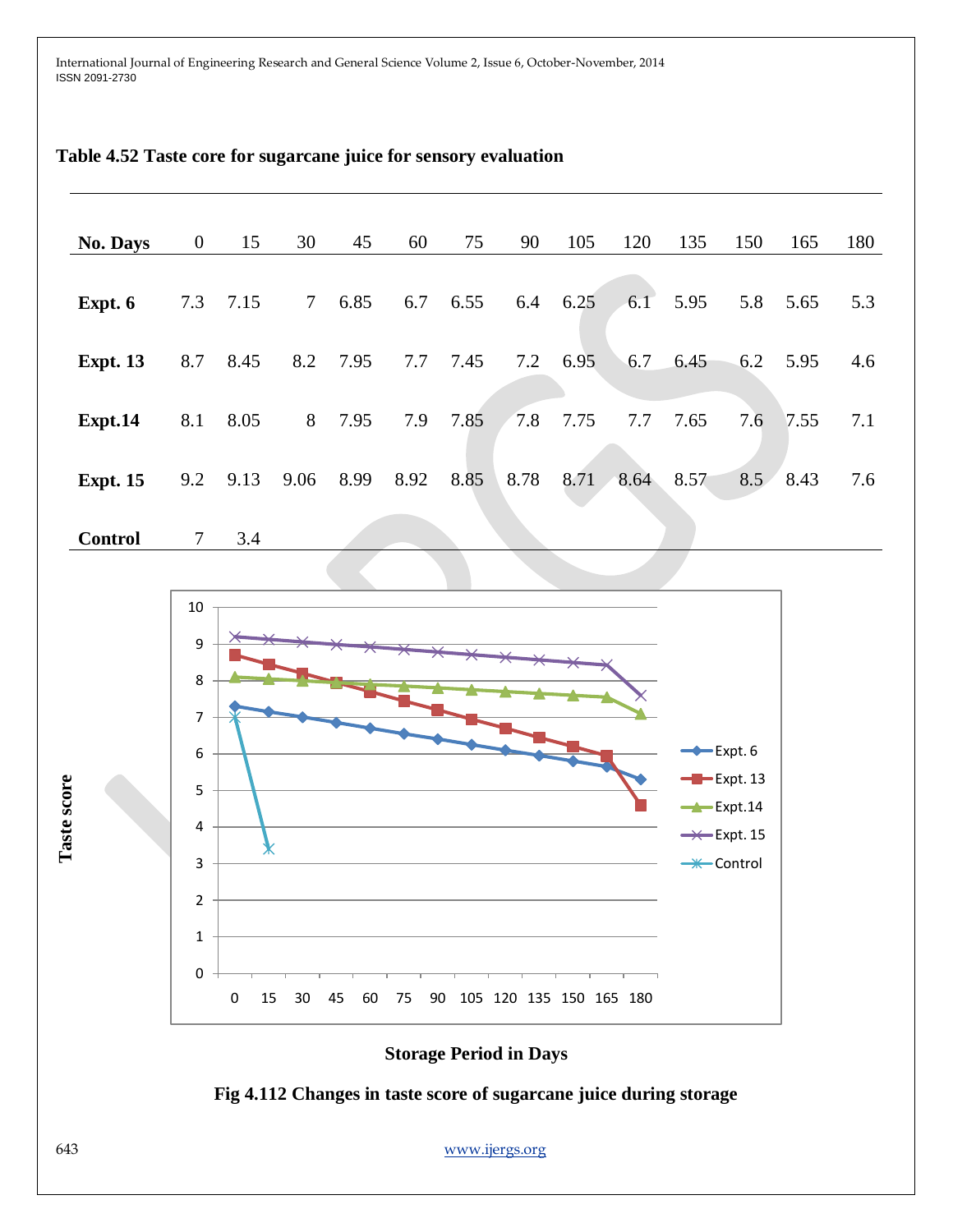### **Appearance**

The initial taste score for the sugarcane juice sample of Expt. 6, Expt.13, Expt. 14, and Expt.15 was ranged from 7.2 to 8.5 for 0 days after the treatment while control sample have taste score 6.5. The taste decreased significantly (P<0.01) during storage of sugarcane juice between 0 to 180 days. It was found very little effect due to Combination of blanching of stems and addition of ascorbic acid, citric acid showed an enhancive effect in preventing colour change by indicating the lowest score changed similar result found by (**Lin Chun Mao** *et al.* **2007)** during the study of preservation of sugarcane juice.

While in control sample at 0 days the score of appearance was 6.5 and it was found 2.85 after 15 days of storage because of browning occurred in sugarcane juice due to increasing PPO activity and invert sugar the colour of sugarcane juice become darker it was decreased its appearance score similar result found by (**Lin Chun Mao** *et al.* **2007)**. A change of appearance score during the storage as compared to control sample has been showed in Fig 4.113

| Table 4.53 Appearance score for sugarcane juice for sensory evaluation |  |  |
|------------------------------------------------------------------------|--|--|
|                                                                        |  |  |

| <b>No. Days</b> | $\begin{array}{c} 0 \end{array}$ | 15 <sup>7</sup> | 30                                               | 45 | 60                                 | 75 | $90 -$ | 105 | 120       | 135                                | 150 | 165      | - 180     |
|-----------------|----------------------------------|-----------------|--------------------------------------------------|----|------------------------------------|----|--------|-----|-----------|------------------------------------|-----|----------|-----------|
| Expt. 6         |                                  |                 | 7.2 7.09 6.98                                    |    | 6.87 6.76 6.65 6.54 6.43 6.32 6.21 |    |        |     |           |                                    | 6.1 |          | 5.99 4.52 |
| Expt. $13$      |                                  | 7.5 7.29 7.08   |                                                  |    |                                    |    |        |     |           | 6.87 6.66 6.45 6.24 6.03 5.82 5.61 |     | 5.4 5.19 | 4.9       |
| Expt.14         |                                  |                 | 7.9 7.77 7.64 7.51 7.38 7.25 7.12 6.99 6.86 6.73 |    |                                    |    |        |     |           |                                    |     | 6.6 6.47 | 6.31      |
| <b>Expt. 15</b> |                                  | 8.5 8.47        |                                                  |    | 8.44 8.41 8.38 8.35 8.32 8.29      |    |        |     | 8.26 8.23 |                                    |     | 8.2 8.17 | 7.8       |
| <b>Control</b>  |                                  | $6.5$ 2.85      |                                                  |    |                                    |    |        |     |           |                                    |     |          |           |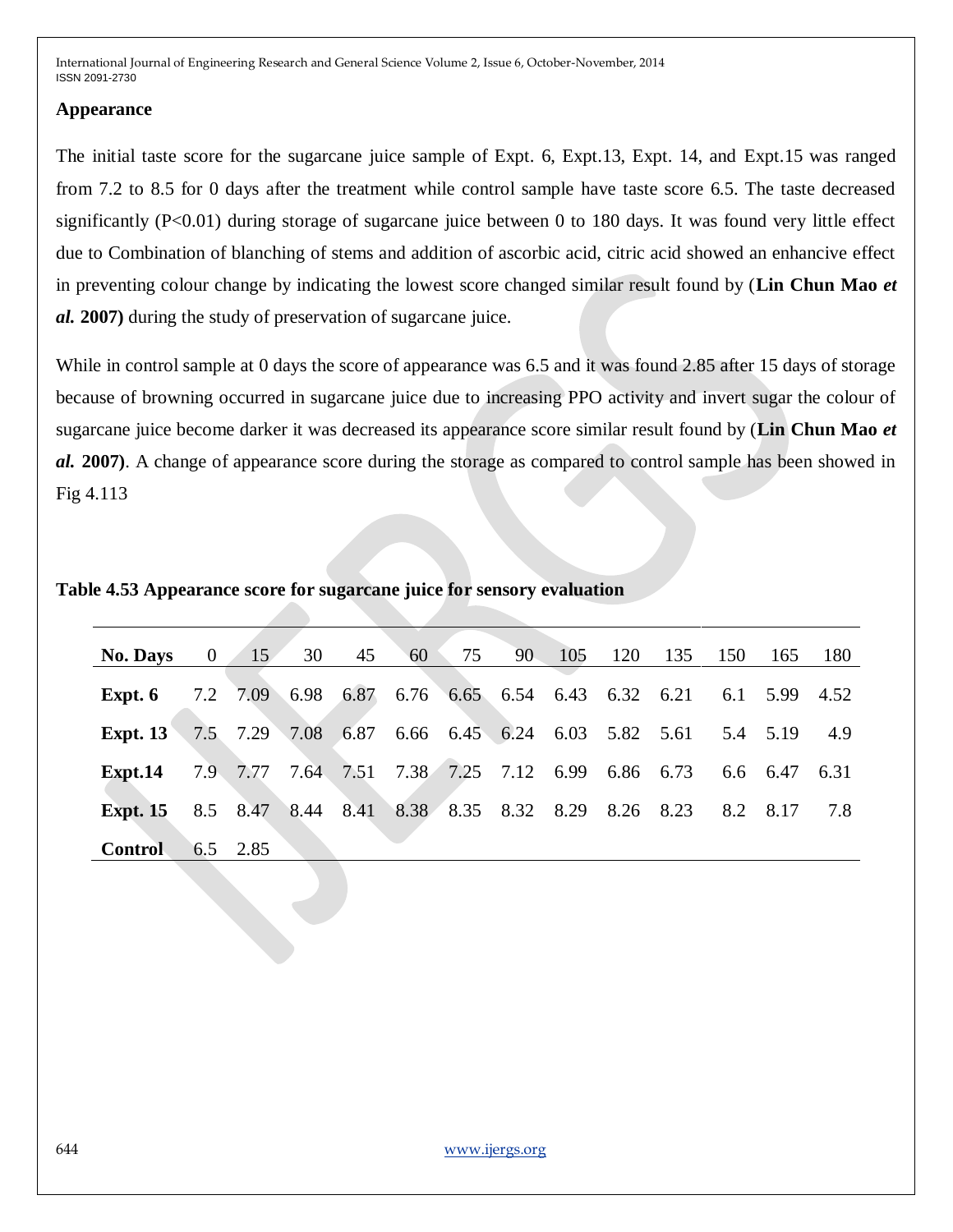

### **Storage Period in Days**

**Fig 4.113 Changes in Appearance score of sugarcane juice during storage**

## **Overall acceptability**

Appearance **Appearance**

due to little changes in colour, taste, flavour and its appearance although change was very minute due to the treatment of sugarcane juice.

While in control sample the overall acceptability was 7 and it was decreased to 3 due to the score of control sample was declined significantly during storage owing to oxidative reaction to deteriorate the scores of colour, flavour, appearance as well as taste. These findings were accordance with **(Chauhan** *et al.* **2002)**

This decrease could be due to due to high level of acid that reacts with the product unpleasant volatile odour and could be due to the slight fermentation of juice and gas production. There has been significant decline in taste score of sugarcane juice similar result found by **Reddy (2004)** stated that the loss of volatile aromatic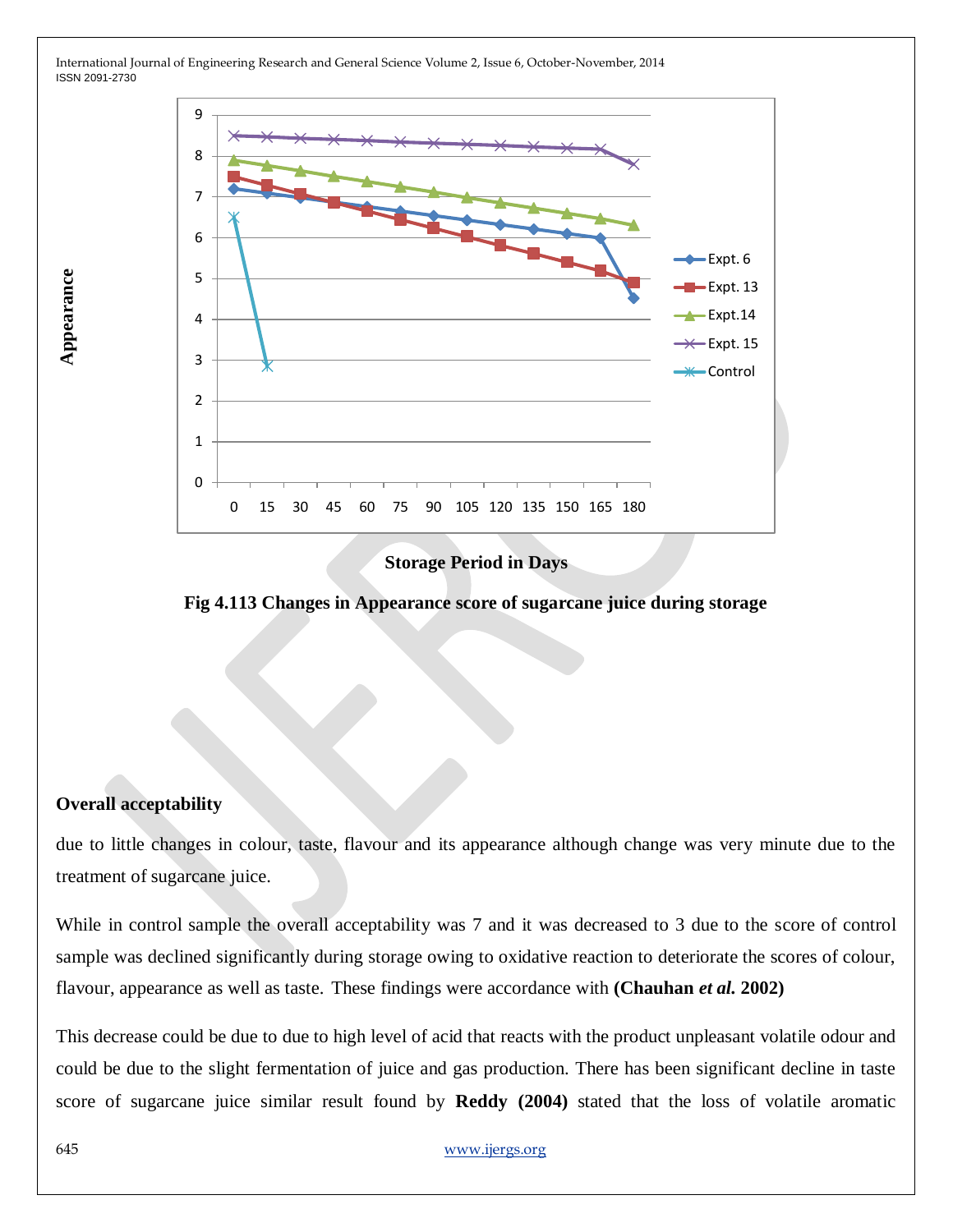substances responsible for taste Also presence of preservatives had lead to significant changes. A change of overall acceptability during the storage as compared to control sample has been showed in Fig 4.114

**Table 4.54 Overall Acceptability score for sugarcane juice for sensory evaluation**

| <b>No. Days</b>                               | $\mathbf{0}$ | 15        | 30 | 45                      | 60 | 75       | 90   | 105            | 120 | 135         | 150                     | 165       | 180        |
|-----------------------------------------------|--------------|-----------|----|-------------------------|----|----------|------|----------------|-----|-------------|-------------------------|-----------|------------|
|                                               |              |           |    |                         |    |          |      |                |     |             |                         |           |            |
| Expt. $6$                                     |              | 7.2 7.08  |    | 6.96 6.84 6.72          |    | 6.6 6.48 |      | 6.36 6.24 6.12 |     |             | 6                       |           | 5.88 5.125 |
| <b>Expt. 13</b> 7.56 7.38                     |              |           |    | 7.2 7.02 6.84 6.66 6.48 |    |          |      | 6.3            |     | $6.12$ 5.94 |                         | 5.76 5.58 | 4.9        |
| Expt.14                                       |              | 8.52 8.45 |    | 8.38 8.31 8.24 8.17     |    |          |      |                |     |             | 8.1 8.03 7.96 7.89 7.82 |           | 7.75 7.125 |
| <b>Expt. 15</b> 8.92 8.82 8.72 8.62 8.52 8.42 |              |           |    |                         |    |          | 8.32 | 8.22 8.12      |     | 8.02        | 7.92                    | 7.82      | 7.675      |
| <b>Control</b>                                | 6.5          | 3.12      |    |                         |    |          |      |                |     |             |                         |           |            |



**Storage Period in Days**

**Fig 4.114 Changes in Overall Acceptability of sugarcane juice during storage**

**Overall Acceptability Overall Acceptability**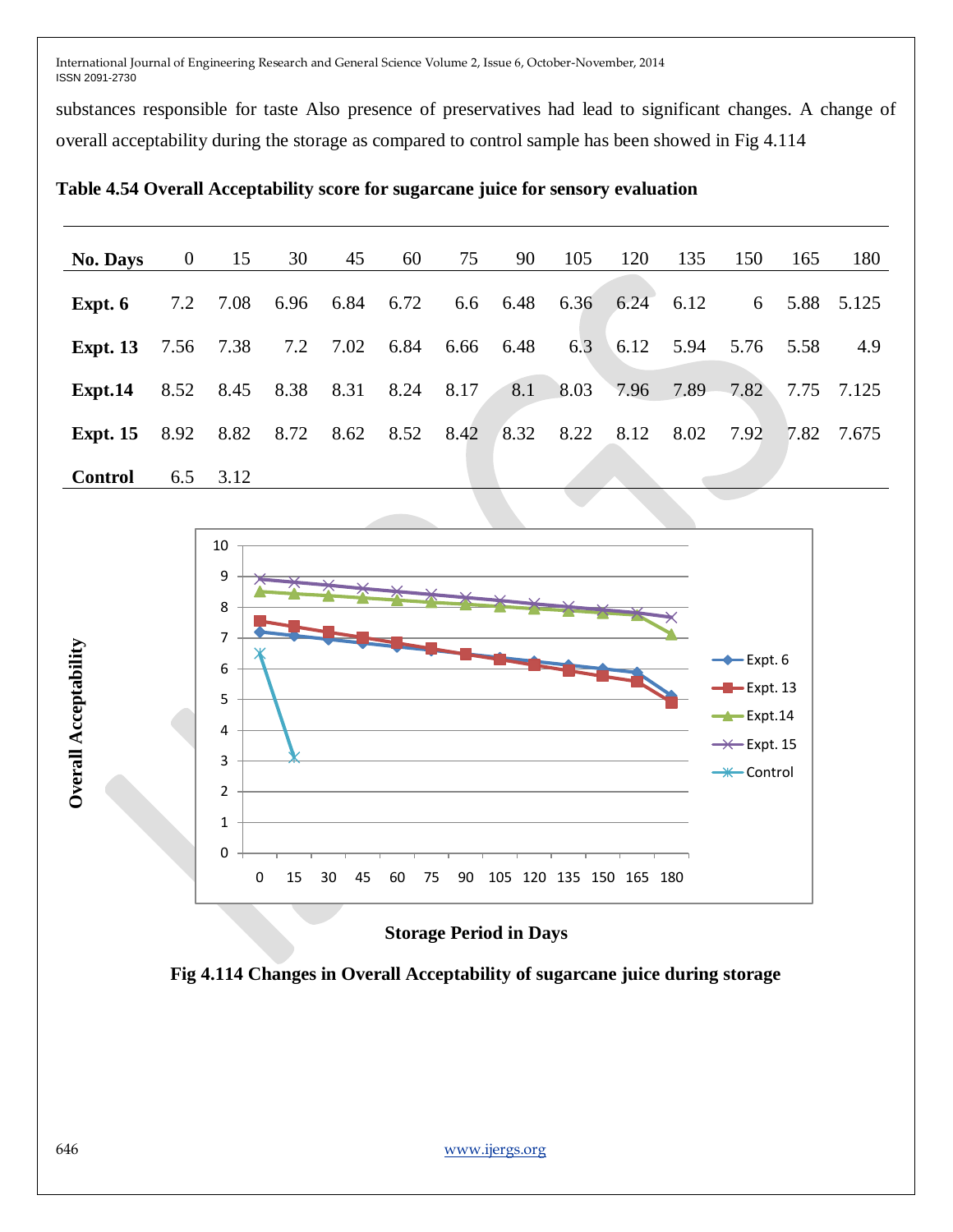### **REFERENCES:**

- **1) Azra Yasmin, Shahid Masood and Hamida Abid(2010).** Biochemical analysis and sensory evaluation of naturally preserved sugarcane juice. Pak. J. Biochem. Mol. Biol. 43(3):144-145
- 2) **Barocci, S., Re, L., Capotani, C., Vivani, C., Ricci, M., Rinaldi, L., (1999)**. Effects if some extracts on the acetyl-choline release at the mouse neuromuscular joint. Pharmacological Research, 39, 239–245
- 3) **Choi, M. H., Kim, G. H., & Lee, H. S. (2002).** Effects of ascorbic acid retention on juice colour and pigment stability in blood orange (Citrus sinensis) juice during refrigerated storage. Food Research International, 35, 753–759
- 4) **Hanan Yassin M. Qudsieh, Salmah Yusof, Azizah Osman, Russly Abdul Rahman (2002).** Effect of maturity on chlorophyll, tannin, color, and polyphenol oxidase (PPO) activity of sugarcane juice (*Saccharum officinarum* Var. Yellow Cane). *J. Agric. & Food Chem.*, 50(6):1615-1618.
- 5) **El-Abasy, M., Motobu, M., Na, K. J., Sameshina, T., Koge, K., Onodera, T (2002).** Immunostimulating and growth promoting effects of sugarcane extracts (SCE) in chickens. Journal of Veterinary Medical Science, 64, 1061–1063.
- 6) **Frazier CW, Westhoff CD (1995).** Food microbiology. Tata McGraw-Hill Publishing Company Limited, New Delhi,pp. 187-195.
- 7) **J Karthikeyan and S S Samipillai (2010)**, Sugarcane in therapeutics, Journal of Herbal Medicine and Toxicology, 4(1), 9– 14.
- **8) Karmakar, Richa, Ghosh, Amit Kumar and Gangopadhyay, Hiranmoy (2011).**Effect of pre-treatment on physicochemical characteristics of sugarcane juice. *Sugar Tech.,* 13(1):47–50.
- 9) **Kidmose, U., & Martens, H. J. (1999).** Changes in texture, microstructure and nutritional quality of carrot slices during blanching and freezing. Journal of Science Food and Agriculture, 79, 1747–1753.
- 10) **Krishnakumar T., Thamilselvi C. and Devadas C.T. (2013).**Effect of delayed extraction and storage on quality of sugarcane juice. *African Journal of Agriculture Research*., 8(10) : 930-935
- 11) **Kumar Pankaj, Singh S.K., Singh B. (2009).** Standardization of Methodology for the Preparation of Beverages and Studies During Preservation. *Progressive Agriculture* 9(1) 98-103.
- 12) **Laksameethanasan, P. (2011)** Clarification of sugarcane juice for syrup production.Program of Food Science and Technology, Faculty of Science and Technology Nakhon Pathom Rajabhat University, Nakhon Pathom, 73000, Thailand.
- 13) **Leistner, L., and M. Gorris. (1995).** Food preservation by hurdle technology. Trends in Food Science and Technology6: 4–9.
- 14) **Lin Chun Mao, Yong Quan Xu and Fei Que (2007).** Maintaining the quality of sugarcane juice with blanching and ascorbic acid. *Food Chem.,* **104** (2) : 740–745
- 15) **Lo, D. Y., Chen, T. H., Chien, M. S., Koge, K., Hosono, A.,Kaminogawa, S., (2005)**. Effects of sugarcane extract onmodulation of immunity in pigs. Journal of Veterinary Medical Science, 67(6), 591–597.
- **16) Mishra, Bibhuti B., Gautam, Satyendra and Sharma, Arun (2011).** Shelf life extension of sugarcane juice using preservatives and gamma radiation processing. *J. Food Sci.*, **76**(8) : M573-M578.
- 17) **Margherita, R., & Giussani, E. (2003).** Effect of fruit blanching on phenolics and radical scavenging activity of highbush blueberry juice. Food Research International, 36, 999–1005.
- 18) **Mathur, R. B. L. (1999).** Handbook of Cane Sugar Technology, Second Revised and Enlarged Edition, Oxford and IBH Publishing Co. Pvt. Ltd.
- 19) **Ozoglu, H., & Bayindirli, A. (2002).** Inhibition of enzymatic browning in cloudy apple juice with anti browning agents. Food Control, 13, 213–221.
- 20) **Prasad, K. and Nath, N. (2002).**Effect of pre-treatments andclarificants on sugarcane juice characteristics. Asian J. Chem.,14 (2) : 723–731.
- 21) **Qudsieh, H.Y.M., Yusof, S., Osman, A. and Rahman, R.A. (2002).**Effect of maturity on chlorophyll, tannin, color and polyphenoloxidase (PPO) activity of sugarcane juice (Saccharum officinarumvar, Yellow Cane). J. Agric. Food Chem.,50: 1615-1618.
- 22) **Ram Kumar, Jha, Alok, Singh, Chandan Kumar and Singh, Kanchan (2012).** Optimization of process and physicochemical properties of ready-to-serve (RTS) beverage of cane. *Juice with Curd. Sugar Tech.,* **14**(4):405–411